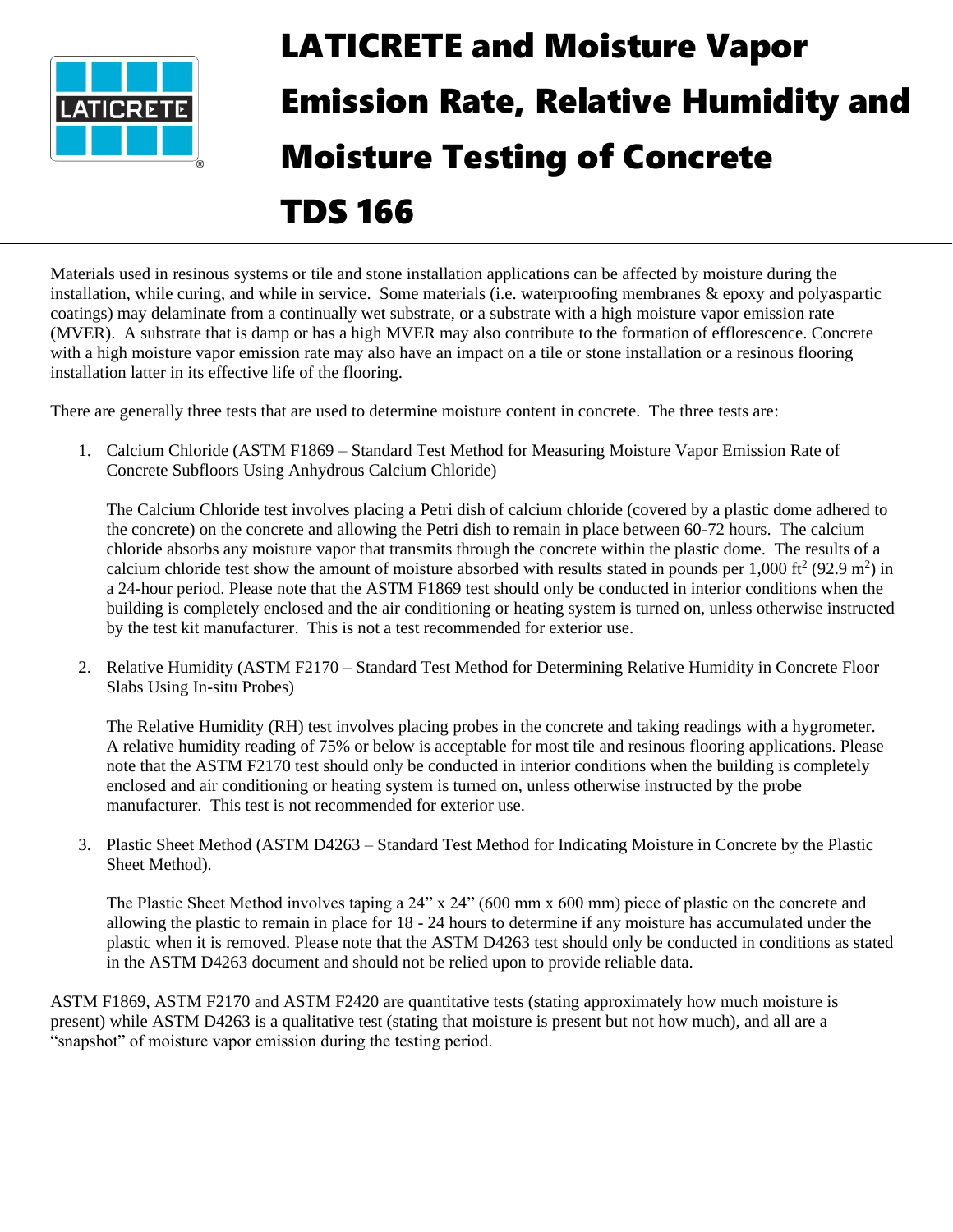

*Figure 1.1 – (Clockwise from top left) ASTM F1869 Calcium Chloride Test Kit, ASTM F2170 Relative Humidity Meter, ASTM F2420 Insulated Hood with probe attached, and ASTM F2170 Pin Type Moisture Meter (Photos courtesy of George Donnelly Testing & Inspections at [www.moisturetesting.com,](http://www.moisturetesting.com/) [www.tramexltd.com](http://www.tramexltd.com/) and Delmhorst Instrument Co. at [www.delmhorst.com.](file://///nt_server2/ntserver/TechDataSheets/Tech%20Data%20Sheets%20WORD%20FORMAT%20-%20ACCESS%20RESTRICTED%20-%20DOC/www.delmhorst.com))*

Concrete contains moisture from the day it is poured and a generally accepted minimum cure time of 28 days is required before a finish material is applied. It may be important to note that 28 days is not a magic number that relates directly to every concrete installation. Simply relying on 28 days can be insufficient and can lead to failure of materials which may be affected by high moisture levels. The cure time of the concrete can vary depending on;

- 1. The water to cement ratio at the time of placement the higher the amount of water in relation to the cement at the time of pouring can have a profound effect, not only on the amount of time that is required to reach acceptable moisture levels of the concrete, but also on the physical properties of the concrete. Excess water in the mix can have a negative impact on the performance of the concrete throughout its life.
- 2. Concrete thickness thicker concrete means more water. More water means more time to reach sufficient moisture levels.
- 3. Method of curing –concrete slabs can be wet cured, damp cured or allowed to dry without additional water placed on top of curing concrete to improve the physical properties of the concrete. Wet curing and damp curing can have a profound effect on the time it takes the concrete to reach a level where the moisture content is suitable for installation of waterproofing membranes and/or finish materials.
- 4. Environmental conditions Temperature, humidity, exposure to water, placement of vapor retarder, foundation drainage, when the building is fully enclosed, and when heating or air conditioning is turned on will all affect the amount of moisture in a concrete slab over extended periods of time.
- 5. Placement of the concrete pour installations of concrete on grade or below grade can lengthen the amount of time required for a concrete slab to reach suitable moisture levels.
- 6. Proper placement of a vapor retarder and drainage layer on grade or below grade concrete usually requires the proper placement of a suitable vapor retarder and moisture drainage layer. Properly designed and installed these two components can greatly reduce the movement of moisture and moisture vapor through a slab and allow the concrete to maintain a reasonably consistent moisture level for many, many years.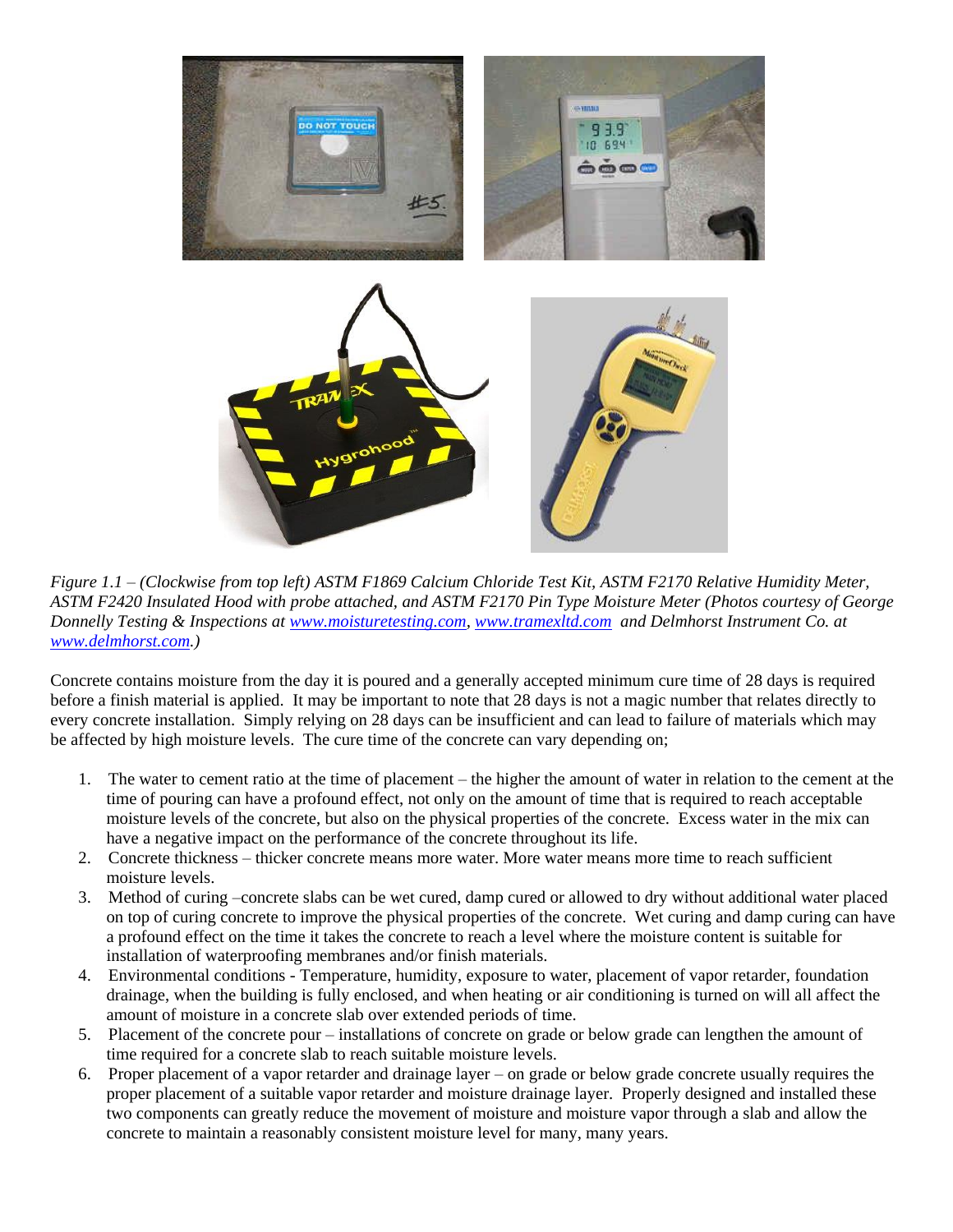There are essentially two types of moisture that can move through a concrete slab; negative hydrostatic pressure and moisture vapor emission.

**Negative Hydrostatic Pressure** is actual water in contact with the bottom of the slab. This water freely moves through to the top of the slab by high head pressure through the capillaries of the concrete slab. Essentially, concrete is a very dense, very hard sponge. Concrete will use any available moisture to continue the hydration process and get harder and harder over time. In other words, concrete can continue to cure indefinitely when exposed to water. Negative Hydrostatic Pressure is a fairly rare occurrence and can be alleviated or dissipated by the use of sump pumps, foundation drainage (French drains, curtain drains, etc…), or good landscaping practices.

**Moisture Vapor Emission** is moisture that passes through a concrete slab caused by slight pressure differentials between the exterior and interior of the slab. Moisture vapor emission from concrete is a natural and necessary process for any concrete pour. Since the portland cement in concrete only requires approximately 25% water content to hydrate properly then any excess water will more than likely pass out of the concrete slab as moisture vapor moving upwards through the slab into the structure. Considering that concrete, without the addition of plasticizers or superplasticizers, can have water content of 50% means that there can be a considerable amount of water that must pass through the slab as moisture vapor.

The amount of moisture that passes through a slab is often governed by the permeability of the slab, which in turn is significantly governed by the water/cement ratio of the concrete mix. In other words, the more water added to a concrete mix, in relation to portland cement, can have a profound effect on the permeability, density and porosity of the concrete. The more water, the lower the performance of the concrete in relation to moisture vapor transmission.

|                                          | <b>RELATIVE HUMIDITY %</b> |       |                         |       |                   |                         |                         |               |                         |        |       |
|------------------------------------------|----------------------------|-------|-------------------------|-------|-------------------|-------------------------|-------------------------|---------------|-------------------------|--------|-------|
|                                          |                            | 100   | 90                      | 80    | 70                | 60                      | 50                      | 40            | 30                      | 20     | 10    |
|                                          | 100(38)                    | 0.948 | 0.854                   | 0.758 |                   | $0.663$ $0.569$ $0.474$ |                         | 0.379         | 0.284 0.189             |        | 0.095 |
|                                          | 90(32)                     | 0.639 | 0.621                   | 0.551 | 0.482 0.414 0.344 |                         |                         | 0.275         | 0.209                   | 0.138  | 0.069 |
|                                          | 80 (27)                    |       | $0.506$ $0.455$ $0.405$ |       |                   | $0.357$ $0.303$ $0.253$ |                         |               | $0.202$ $0.152$ $0.101$ |        | 0.051 |
| <b>TEMPERATURE</b>                       | 75 (24)                    | 0.429 | 0.386                   | 0.343 | 0.3               | $0.258$ 0.214           |                         | 0.172 0.129   |                         | -0.086 | 0.043 |
| $\mathbf{F}^{\circ}(\mathbf{C}^{\circ})$ | 70 (21)                    |       | 0.362 0.326             | 0.29  |                   | $0.253$ $0.217$ $0.181$ |                         | $0.145$ 0.108 |                         | 0.072  | 0.036 |
|                                          | 65(18)                     | 0.305 | 0.274                   | 0.244 |                   |                         | 0.213 0.183 0.152 0.122 |               | 0.091                   | 0.061  | 0.03  |
|                                          | 60(16)                     | 0.256 | 0.23                    | 0.205 | 0.179             | 0.153 0.128             |                         | 0.102 0.077   |                         | 0.051  | 0.026 |
|                                          | 55 (13)                    | 0.214 | 0.192                   | 0.171 |                   | $0.149$ $0.128$ $0.107$ |                         |               | 0.085 0.064             | 0.042  | 0.021 |
|                                          | 50 (10)                    | 0.178 | 0.16                    | 0.142 |                   | $0.124$ 0.107           | 0.089                   | 0.071         | 0.053                   | 0.036  | 0.018 |

*Figure 1.2- Pressure / Diffusion Chart (Temperature & Relative Humidity)*

Moisture vapor tends to travel from areas of high pressure to areas of low pressure and low temperature (known as diffusion) following basic principles of physics. The chart above helps to explain how temperature and humidity work to draw moisture into a structure through walls and concrete slabs. If the temperature of the soil under a structure is 55°F (13<sup>o</sup>C) and the relative humidity is 100% then the vapor pressure\* equals 0.214; if the building interior is at 70<sup>o</sup>F (21<sup>o</sup>C) and the humidity is 30% then the vapor pressure (relative humidity in relation to temperature which increases or decreases in a non-linear fashion.) equals 0.108. This means that the moisture is driven into the building through the slab moving from the area of high pressure (0.214) to the area of low pressure (0.108). Proper placement of a suitable vapor retarder and drainage layer can help to minimize moisture vapor transmission.

When testing concrete using pin type moisture meters, it is necessary to determine exactly what the information provided by the meter is showing. For instance, many meters provide a value showing the Moisture Content of the surface being tested. However, the moisture content is **NOT** the percentage of Relative Humidity in the concrete and should not be used as such. The chart below shows sample correlation between Moisture Content and Relative Humidity.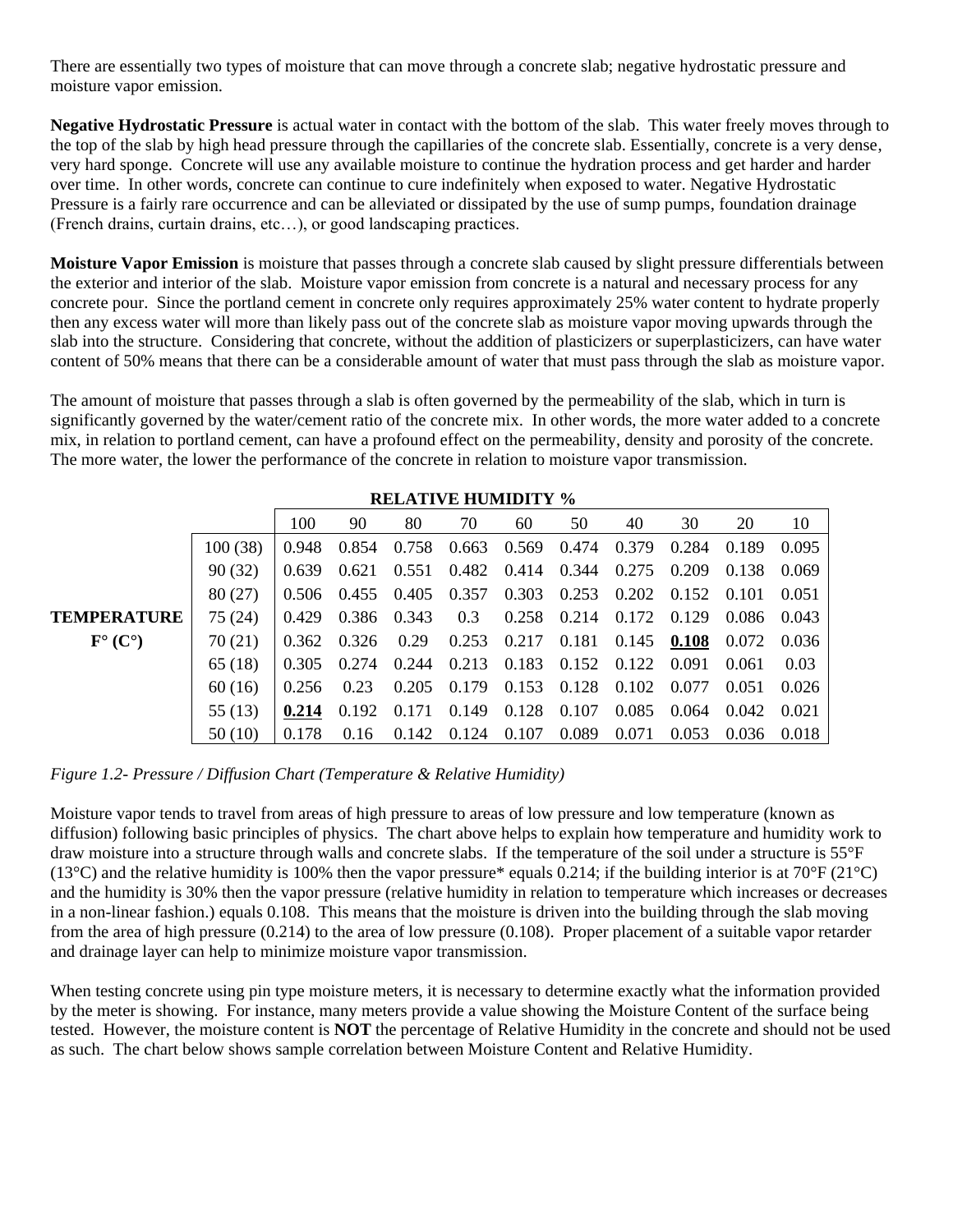

*Figure 1.3 - % Moisture Content to % Relative Humidity Chart (source Delmhorst Instrument Co.)*

A reading, taken using a moisture meter, which shows 14% Moisture Content correlates to approximately 75% Relative Humidity in the concrete at the area being tested at that particular time. Please be aware of what the moisture meter is showing and contact the meter manufacturer for any correlating data to get the proper information.

A common misconception is that concrete begins to dry as soon as it is poured. While it may appear to be dry fairly quickly, a concrete slab will actually not begin to lose significant amounts of moisture until the building is fully enclosed and the heat or air conditioning is turned on. A building that is not fully enclosed will not show a pressure differential that will cause the concrete to begin losing moisture. This is why moisture testing performed on a concrete slab that is not in an enclosed and temperature-controlled building will give inconsistent and/or false readings.

### **Effects of Dew Point Temperature on Flooring Installation**

The effects of moisture vapor transmission, humidity, temperature, and dew point typically have a more deleterious effect on vinyl composition tile (VCT), linoleum, rubber flooring, membranes, floor coatings (e.g. epoxy, polyaspartic, paint, etc…) or any other type of flooring which is sensitive to moisture related issues than on a tile or stone installation without a membrane.

For our purposes we will define dew point as the temperature at which the humidity in the air begins to condense in and on the concrete substrate.

In all circumstances, please check with the finished flooring manufacturer for any installation guidelines, cautions or limitations prior to proceeding with the installation. When installing these types of floor finishes (other than direct adhered tile or stone without the use of a membrane) it may be wise to follow some basic floor laying practices:

- 1. Test and read the air temperature
- 2. Test and read the relative humidity of the air in the room
- 3. Test and read the concrete surface temperature
- 4. Find the air temperature on the left hand side of the dew point chart below
- 5. Find the relative humidity of the air in the room on the dew point chart below
- 6. Intersect the air temperature with the relative humidity of the air in the room
- 7. Take note of the reading at this correlation point
- 8. Compare this figure with the actual concrete surface temperature

## 9. **If these two figures are within 5˚F (3˚C) of each other, the floor covering should not be installed**

| <b>Relative Humidity (Air in Room)</b> |                                                 |     |     |     |     |     |     |     |        |      |
|----------------------------------------|-------------------------------------------------|-----|-----|-----|-----|-----|-----|-----|--------|------|
|                                        | 10%                                             | 20% | 30% | 40% | 50% | 60% | 70% | 80% | 90%    | 100% |
| Air Temp.                              | <b>Dew Point (Concrete Surface Temperature)</b> |     |     |     |     |     |     |     |        |      |
| $40^{\circ}$ F (4 $^{\circ}$ C)        |                                                 |     |     |     |     | 28  |     | 34  | $\sim$ | 40   |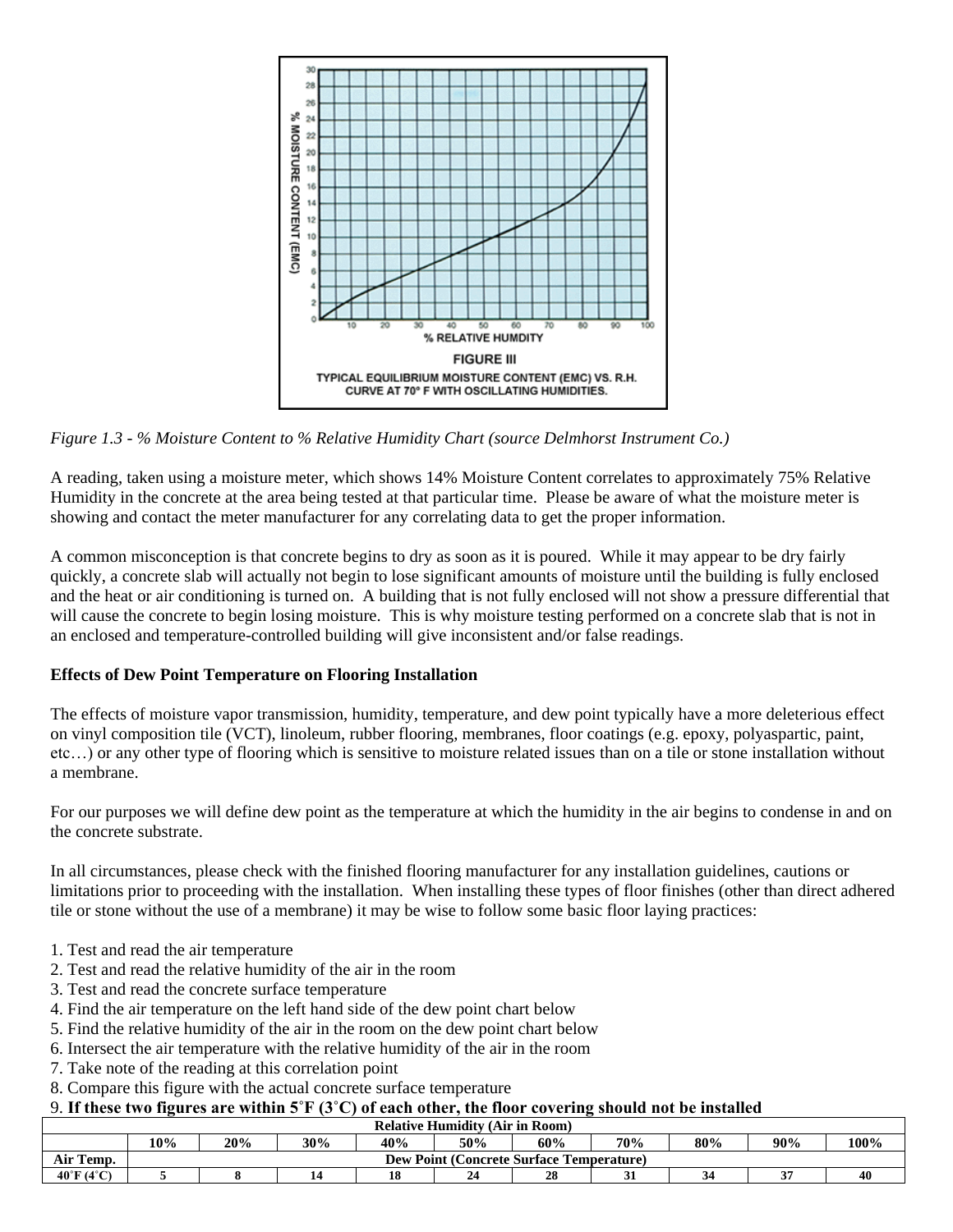| $45^{\circ}$ F (7 $^{\circ}$ C)   |             |    | 16 | 23 | 28 | 32 | 36 | 39 | 42 | 45  |
|-----------------------------------|-------------|----|----|----|----|----|----|----|----|-----|
| $50^{\circ}$ F (10 $^{\circ}$ C)  | o           | 13 | 21 | 27 | 33 | 36 | 40 | 44 | 47 | 50  |
| $55^{\circ}$ F (13 $^{\circ}$ C)  | 8           | 16 | 25 | 31 | 36 | 41 | 45 | 49 | 52 | 55  |
| $60^{\circ}$ F (16 $^{\circ}$ C)  | $\mathbf Q$ | 20 | 29 | 35 | 41 | 46 | 50 | 54 | 57 | 60  |
| $65^{\circ}$ F (18 $^{\circ}$ C)  | 10          | 24 | 33 | 40 | 46 | 51 | 55 | 58 | 62 | 65  |
| $70^{\circ}$ F (21 $^{\circ}$ C)  | 13          | 28 | 37 | 45 | 50 | 55 | 60 | 64 | 67 | 70  |
| $75^{\circ}$ F (24 $^{\circ}$ C)  | 17          | 31 | 42 | 49 | 55 | 60 | 64 | 68 | 72 | 75  |
| $80^{\circ}$ F (27 $^{\circ}$ C)  | 20          | 35 | 46 | 53 | 60 | 65 | 69 | 73 | 77 | 80  |
| $85^{\circ}$ F (29 $^{\circ}$ C)  | 24          | 40 | 50 | 58 | 64 | 69 | 74 | 78 | 82 | 85  |
| $90^{\circ}$ F (32 $^{\circ}$ C)  | 27          | 43 | 54 | 62 | 69 | 74 | 79 | 83 | 87 | 90  |
| $95^{\circ}$ F (35 $^{\circ}$ C)  | 30          | 48 | 59 | 67 | 73 | 79 | 84 | 88 | 92 | 95  |
| $100^{\circ}$ F (38 $^{\circ}$ C) | 34          | 52 | 62 | 71 | 78 | 83 | 88 | 93 | 97 | 100 |

*Figure 1.4 – Dew Point Temperature / Concrete Temperature Comparison Chart (source Altro)*

Please note that other factors influence the installation of the moisture sensitive flooring types mentioned above. These factors include, but may not be limited to, the pH of the concrete, the presence of negative hydrostatic water pressure and/or presence of curing compounds or sealers on the concrete.

Failure to understand and follow these guidelines may cause premature failure of the flooring that are beyond the scope or responsibility of the flooring or installation material manufacturer.

### **Effects of Moisture on Waterproof Membranes and Resinous Coatings**

When membrane materials (e.g. HYDRO BAN®, HYDRO BAN® XP, 9235 Waterproofing Membrane, HYDRO BAN Sheet Membrane, etc…) or resinous coatings (e.g. SPARTACOTE™ Polyaspartics or SURFACE BUILD™ Epoxies) are installed over a concrete slab, these materials inhibit the moisture attempting to move through the concrete slab. If the amount of moisture moving through the slab is high (greater than 5 lbs/1,000 ft $^2$ /24hrs [283 µg/s•m<sup>2</sup>] per ASTM F1869 or 75% relative humidity as measured with moisture probes per ASTM F2170) moisture can collect, and possibly condense under the membrane or resinous coating. This can cause the membrane or coating to delaminate. If tiling, residual moisture from mortars may also get trapped between the tile and membrane and cause problems (e.g. slow drying, warping of moisture sensitive tile or stone, etc…).

The collection of moisture can result in an increase of alkalinity of the concrete, which may exert some pressure in the form of moisture vapor on the membrane and can activate naturally occurring alkaline salts in concrete, creating a variety of chemical reactions within the concrete. Certain types of moisture sensitive stone and agglomerate tile can be affected by excessive moisture in the form of differential moisture expansion. This type of expansion can result in warpage, spalling, and possible delamination of the tile. caused by the warpage.

High MVER is a major concern for tile or stone installations if the adhesive used, is organic (e.g. mastic). This can lead to the adhesive re-emulsifying due to the high moisture level and increased alkalinity of the concrete. For resinous coating High MVER is a major concern because it will directly affect the coatings ability to bond to the substrate. If moisture is allowed to buildup over time, it can cause the coating to bubble and delaminate from the concrete.

### **LATICRETE® Installation Materials and Moisture Levels**

LATICRETE International, Inc. manufactures a wide variety of tile and resinous flooring installation materials, many of which can be affected by high moisture levels within the concrete. We will look at several LATICRETE product categories and discuss how each can be affected by high moisture levels.

LATICRETE Latex Based Waterproofing Membranes and Anti-Fracture - Maximum amount of moisture in the concrete substrate should not exceed 5 lbs./1,000 ft<sup>2</sup>/24hrs [283  $\mu$ g/s•m<sup>2</sup>] per ASTM F1869 or 75% relative humidity as measured with moisture probes per ASTM F2170.

HYDRO BAN® Sheet Membrane - Maximum amount of moisture in the concrete substrate should not exceed 5 lbs./1,000 ft<sup>2</sup>/24hrs [285 µg/s•m<sup>2</sup>] per ASTM F1869 or 75% relative humidity as measured with moisture probes per ASTM F2170.

125 TRI MAX<sup>®</sup> - Maximum amount of moisture in the concrete substrate should not exceed 5 lbs/1,000 ft<sup>2</sup>/24hrs [285  $\mu$ g/s•m<sup>2</sup>] per ASTM F1869 or 75% relative humidity as measured with moisture probes per ASTM F2170. Consult with finish material manufacturer to determine the maximum allowable moisture content for substrates under their finished material.